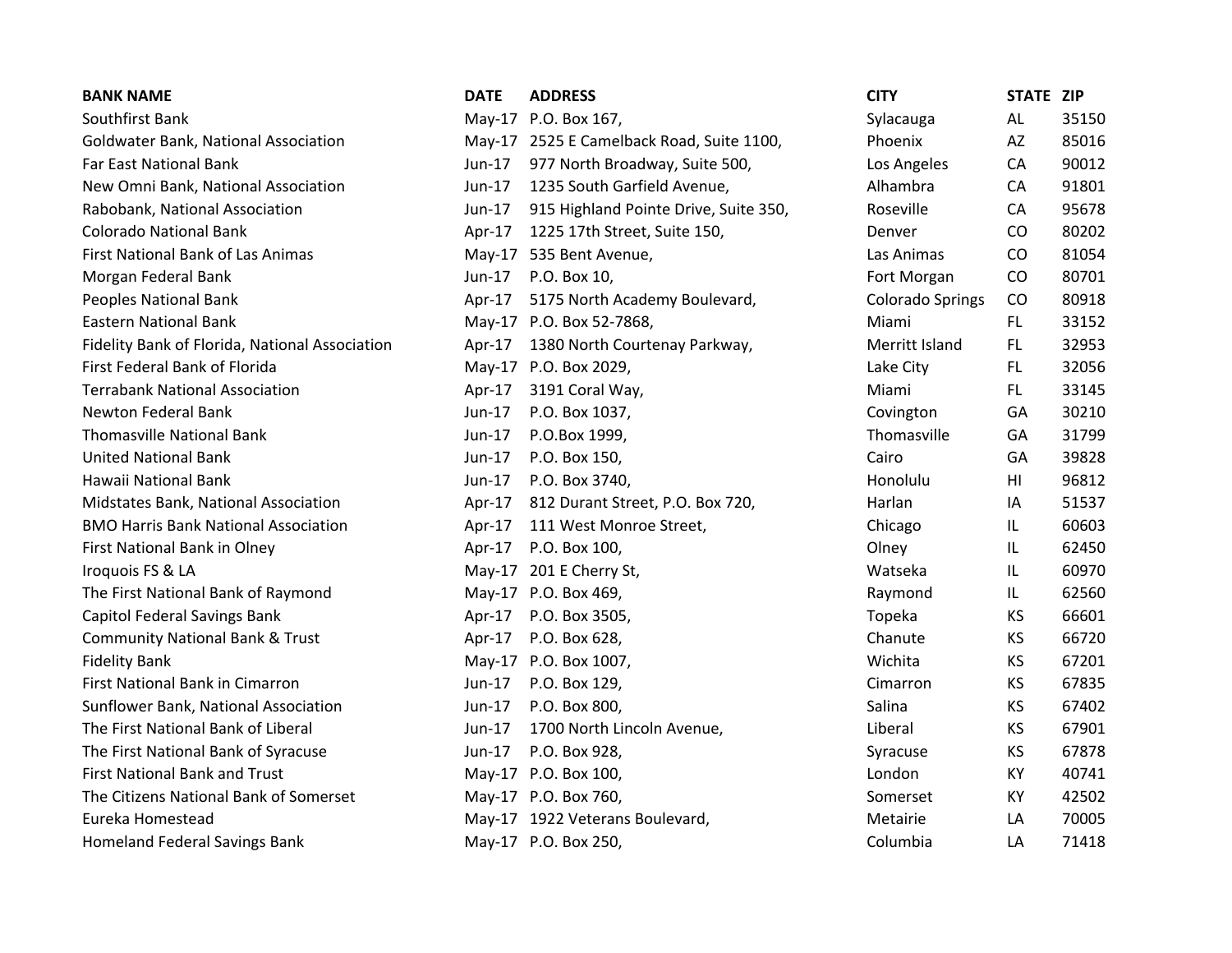| <b>BANK NAME</b>                           | <b>DATE</b> | <b>ADDRESS</b>                           | <b>CITY</b>          | STATE ZIP |       |
|--------------------------------------------|-------------|------------------------------------------|----------------------|-----------|-------|
| <b>Admirals Bank</b>                       |             | May-17 200 Clarendon Street, 22nd Floor, | <b>Boston</b>        | MA        | 2116  |
| <b>Huron National Bank</b>                 |             | May-17 200 East Erie,                    | <b>Rogers City</b>   | MI        | 49779 |
| Hometown Bank                              |             | May-17 1000 East Cook Street,            | Redwood Falls        | <b>MN</b> | 56283 |
| The First National Bank of Elk River       | Apr-17      | 812 Main Street,                         | <b>Elk River</b>     | MN        | 55330 |
| The First, A National Banking Association  | Jun-17      | P.O. Box 15549,                          | Hattiesburg          | MS        | 39404 |
| <b>Summit National Bank</b>                |             | May-17 19 Montana Avenue,                | Laurel               | MT        | 59044 |
| Home FS&LA of Grand Island                 |             | May-17 P.O. Box 1009,                    | <b>Grand Island</b>  | <b>NE</b> | 68802 |
| Lincoln FSB of Nebraska                    | Apr-17      | P.O. Box 80038,                          | Lincoln              | <b>NE</b> | 68501 |
| Nebraskaland National Bank                 | Apr-17      | P.O. Box 829,                            | <b>North Platte</b>  | <b>NE</b> | 69103 |
| <b>Siouxland National Bank</b>             | Jun-17      | 1001 West 29th Street, P. O. Box 987,    | South Sioux City     | <b>NE</b> | 68776 |
| Astoria Bank                               | Jun-17      | 1 Astoria Bank Plaza,                    | Lake Success         | <b>NY</b> | 11042 |
| The First National Bank of Dryden          |             | May-17 P.O. Box 25,                      | Dryden               | <b>NY</b> | 13053 |
| <b>Trustco Bank</b>                        |             | May-17 5 Sarnowski Drive,                | Glenville            | <b>NY</b> | 12302 |
| Fairfield FS & LA                          |             | Apr-17 P.O. Box 728,                     | Lancaster            | OH        | 43130 |
| Liberty Savings Bank, FSB                  | Apr-17      | 3435 Airborne Road, Ste B,               | Wilmington           | OH        | 45177 |
| The Citizens National Bank of Bluffton     | Jun-17      | P.O. Box 88,                             | Bluffton             | OH        | 45817 |
| Banccentral, National Association          | $Jun-17$    | P.O. Box 667,                            | Alva                 | OK        | 73717 |
| <b>BOKF, National Association</b>          |             | May-17 P.O. Box 2300,                    | Tulsa                | OK        | 74192 |
| Fairview S&LA                              |             | May-17 P.O. Box 426,                     | Fairview             | OK        | 73737 |
| First National Bank of Oklahoma            |             | May-17 1900 Hefner Pointe Drive,         | Oklahoma City        | OK        | 73120 |
| Cfsbank                                    |             | May-17 P.O. Box 209,                     | Charleroi            | PA        | 15022 |
| Malvern Federal Savings Bank               |             | Apr-17 42 E Lancaster Avenue,            | Paoli                | PA        | 19301 |
| Oconee Federal S&LA                        |             | Apr-17 P.O. Box 1039,                    | Seneca               | <b>SC</b> | 29679 |
| The First National Bank of Oneida          |             | May-17 P.O. Box 4699,                    | Oneida               | <b>TN</b> | 37841 |
| American National Bank & Trust             | $Jun-17$    | P.O. Box 4477,                           | <b>Wichita Falls</b> | <b>TX</b> | 76308 |
| Austin Bank, Texas National Association    |             | May-17 P.O. Box 951,                     | Jacksonville         | <b>TX</b> | 75766 |
| <b>BTH Bank, National Association</b>      |             | May-17 P.O. Box 1675,                    | Quitman              | <b>TX</b> | 75783 |
| Cendera Bank, National Association         | Apr-17      | P.O. Box 97,                             | <b>Bells</b>         | TX        | 75414 |
| <b>Citizens National Bank at Brownwood</b> | $Jun-17$    | P.O. Box 1629,                           | Brownwood            | <b>TX</b> | 76804 |
| First National Bank of Hereford            |             | May-17 P.O. Box 1033,                    | Hereford             | <b>TX</b> | 79045 |
| <b>First National Bank of Huntsville</b>   |             | May-17 P.O. Box 659,                     | Huntsville           | <b>TX</b> | 77342 |
| <b>Inwood National Bank</b>                | Apr-17      | P.O. Box 7206,                           | <b>Dallas</b>        | <b>TX</b> | 75209 |
| <b>Llano National Bank</b>                 | Jun-17      | P.O. Box 190,                            | Llano                | <b>TX</b> | 78643 |